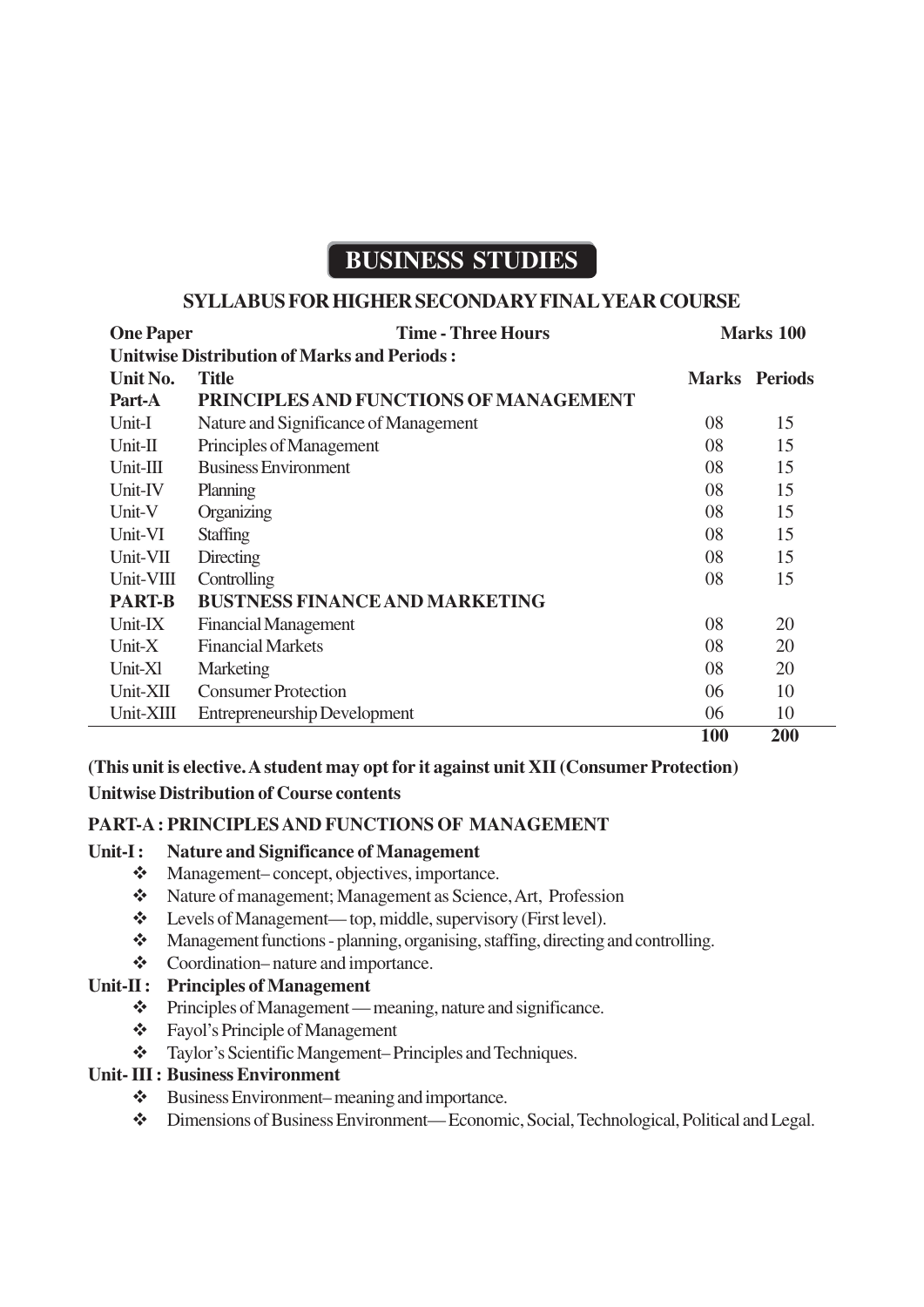### 2 Syllabi for H.S. Final Year

\* Economic Environment in India: Impact of Government policy changes on business and industry with special reference to adoption of the policies of Liberalization, Privatization and Globalization.

### **Unit-IV- : Planning**

- \* Meaning, features, importance, limitations.
- ❖ Planning process.
- types of Plans- Objectives, Strategy, Policy, Procedure, Method, Rule, Budget, Programme

# **Unit-V : Organising**

- Meaning and importance.
- $\div$  Steps in the process of organising.
- Structure of organization- functional and divisional.
- Formal and information organisation
- Delegation : meaning, elements and importance.
- Decentralization : meaning and importance,
- $\triangle$  Difference between delegation and decentralisation.

### **Unit-VI : Staffing**

- Meaning, need and importance of staffing.
- Staffing as a part of Human Resources Management.
- $\triangle$  Steps in staffing process.
- \* Recruitment meaning and sources.
- $\div$  Selection– meaning and process.
- \* Training and Development- meaning, need, methods- on the job and off the job methods of training.

# **Unit-VII : Directing**

- Meaning, importance and principles.
- Elements of Direction :
	- Supervision- meaning and importance.
	- Motivation- meaning and importance. Maslow's hierarchy of needs; Financial and non-financial incentives.
	- Leadership- meaning, importance, qualities of a good leader.
	- Communication— meaning and importance, formal and informal communication: barriers of effective communication.

# **Unit-VIII : Controlling**

- $\div$  Meaning and importance.
- Relationship between planning and controlling.
- $\div$  Steps in the process of control.
- Techniques of controlling.

# **PART-B : BUSINESS FINANCE AND MARKETING**

### **Unit-IX : Business Finance**

- $\triangleleft$  Business finance– meaning, role, objectives of financial management.
- Financial planning– meaning and importance.
- Capital Structure– Meaning and factors.
- Fixed and Working Capital– Meaning and factors affecting their requirements.